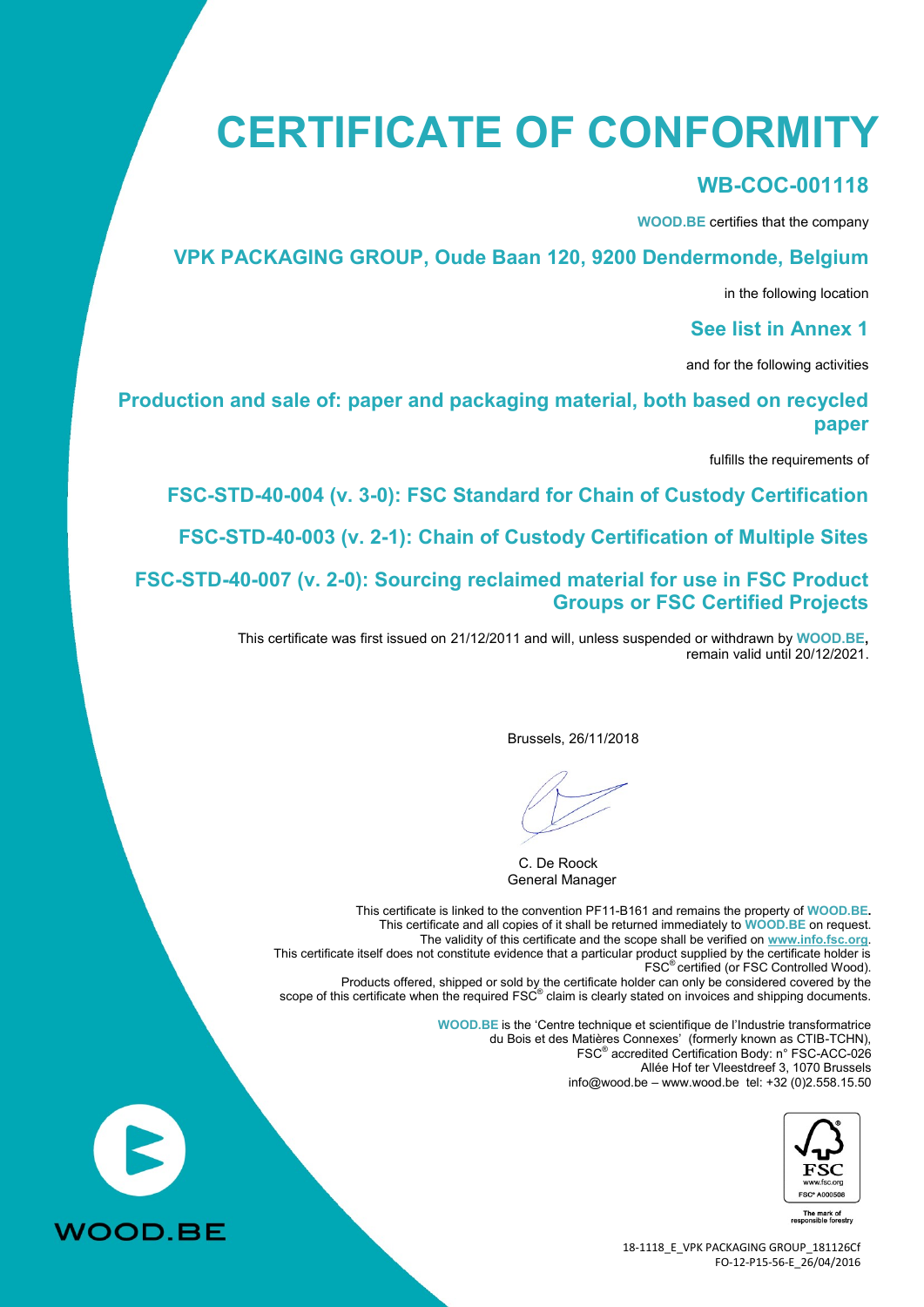Page 1 / 4 of Annex 1 of

# **CERTIFICATE OF CONFORMITY WB-COC-001118**

Only sites mentioned in Annex 1 are covered by certificate WB-COC-001118:

| ID | <b>Site</b>                      | <b>Address</b>                                                                                | <b>First emission</b> |
|----|----------------------------------|-----------------------------------------------------------------------------------------------|-----------------------|
| 1  | <b>VPK PACKAGING GROUP</b>       | Oude Baan 120, 9200 Dendermonde,<br><b>Belgium</b>                                            | 21/12/2011            |
| 2  | <b>VPK PACKAGING GROUP</b>       | Kareelstraat 108, 9300 Aalst, Belgium                                                         | 21/12/2011            |
| 3  | <b>VPK - CORRUGATED BELGIUM</b>  | Oude Baan 120, 9200<br>DENDERMONDE, Belgium                                                   | 21/12/2011            |
| 4  | <b>VPK - CORRUGATED BELGIUM</b>  | Zuid 3 - Industrielaan 13, 9320<br>EREMBODEGEM, Belgium                                       | 21/12/2011            |
| 5  | <b>SMART PACKAGING SOLUTIONS</b> | Oude Baan 120, 9200<br>DENDERMONDE, Belgium                                                   | 21/12/2011            |
| 6  | <b>VPK PACKAGING</b>             | Snoekweg 1, 4941 SC<br>RAAMSDONKSVEER, Netherlands                                            | 21/12/2011            |
| 7  | <b>SC VPK PACKAGING</b>          | Str. losif Vulcan 35, 415500<br>SALONTA, Romania                                              | 21/12/2011            |
| 8  | <b>SMART PACKAGING SOLUTIONS</b> | Europastraat 28, 2321 MEER, Belgium                                                           | 21/12/2011            |
| 9  | <b>RIGID CONTAINERS LTD</b>      | Stoke Albany Rd, Northamptonshire,<br>NN14 2SR DESBOROUGH<br><b>KETTERING, United Kingdom</b> | 5/03/2012             |
| 10 | <b>RIGID CONTAINER LTD</b>       | Denison Rd, North Yorkshire, YO8<br>8AN SELBY, United Kingdom                                 | 5/03/2012             |

The product and activities mentioned in the scope are valid for the network of these different sites but not necessary for each separate site.

This certificate was first issued on 21/12/2011 and will, unless suspended or withdrawn by **WOOD.BE,** remain valid until 20/12/2021.

Brussels, 26/11/2018

C. De Roock General Manager



The mark of<br>sponsible forestry

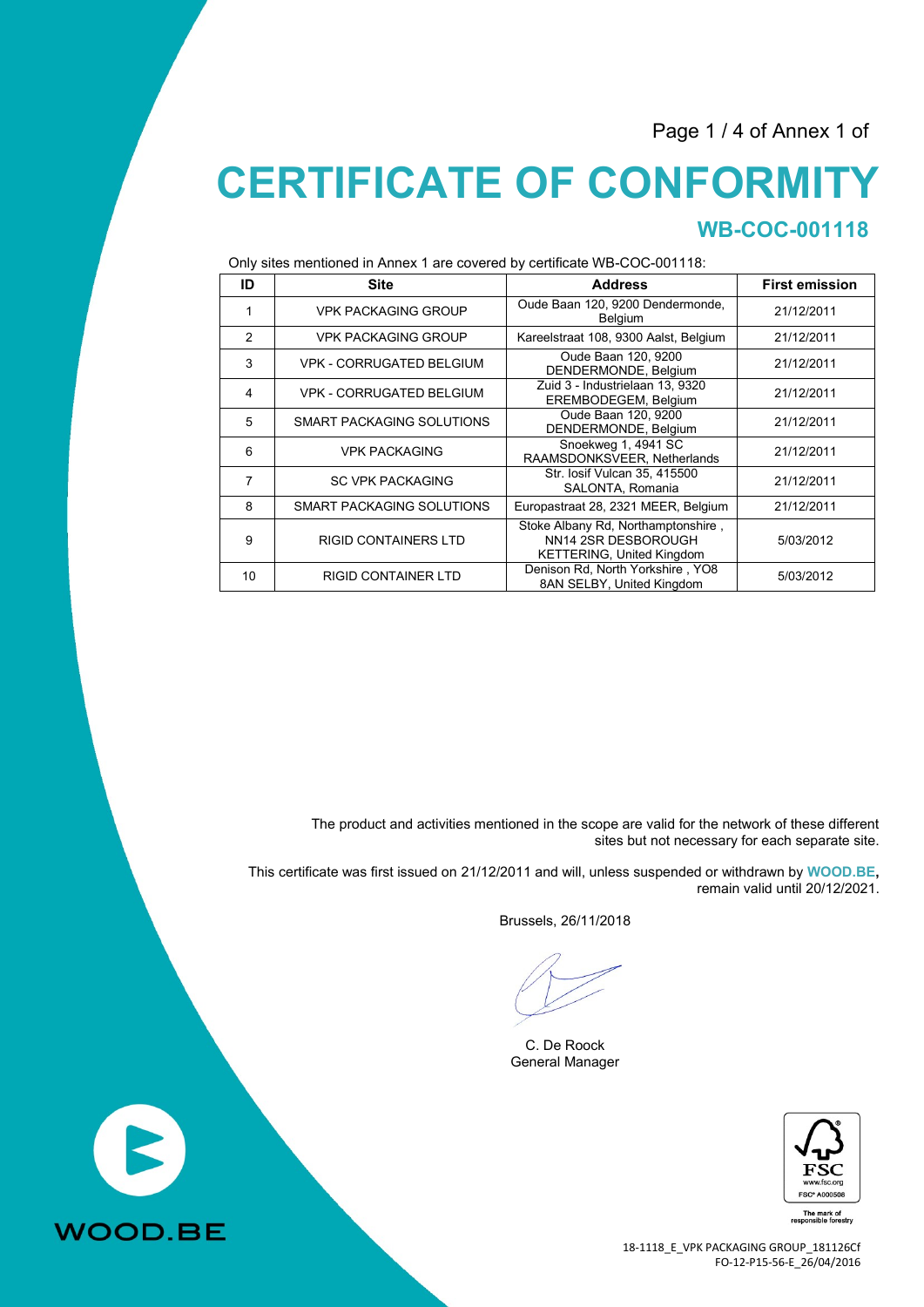Page 2 / 4 of Annex 1 of

# **CERTIFICATE OF CONFORMITY WB-COC-001118**

Only sites mentioned in Annex 1 are covered by certificate WB-COC-001118:

| ID              | <b>Site</b>                 | <b>Address</b>                                                                         | <b>First emission</b> |  |
|-----------------|-----------------------------|----------------------------------------------------------------------------------------|-----------------------|--|
| 11              | <b>RIGID CONTAINERS LTD</b> | Chelston Business Park - Ham Road.<br>Somerset, TA21 9JG WELLINGTON,<br>United Kingdom | 25/09/2014            |  |
| 12 <sup>2</sup> | <b>ONDULYS LILLE</b>        | Rue Charles Saint-Venant 1, 59160<br>LOMME, France                                     | 27/04/2015            |  |
| 13              | <b>ONDULYS ANDELLE</b>      | Usine Saint Victor BP 27, 27380<br>FLEURY SUR ANDELLE, France                          | 27/04/2015            |  |
| 14              | <b>ONDULYS INDUSTRIE</b>    | Rue Paul Cornu ZI Nord, 14100<br>LISIEUX, France                                       | 27/04/2015            |  |
| 15              | <b>ONDULYS ST. QUENTIN</b>  | ZI de Rouvroy - Morcourt, 02100<br>SAINT-QUENTIN, France                               | 27/04/2015            |  |
| 16              | <b>ONDULYS TAILLEUR</b>     | Rue du Chemin Blanc 1, 91160<br>LONGJUMEAU, France                                     | 27/04/2015            |  |
| 17              | <b>ONDULYS LIANE</b>        | Rue Eugène Huret BP 45, 62360 PONT<br>DE BRIQUES, France                               | 27/04/2015            |  |
| 18              | <b>ONDULYS ROYE</b>         | Route de Villers BP 44, 80700 ROYE,<br>France                                          | 27/04/2015            |  |
| 19              | <b>ONDULYS REFERENCE</b>    | Rue du Chemin Blanc 1, 91160<br>LONGJUMEAU, France                                     | 27/04/2015            |  |
| 20              | <b>AQUILA</b>               | Zeissstrasse 20, 37327 LEINEFELDE,<br>Germany                                          | 18/11/2015            |  |

The product and activities mentioned in the scope are valid for the network of these different sites but not necessary for each separate site.

This certificate was first issued on 21/12/2011 and will, unless suspended or withdrawn by **WOOD.BE,** remain valid until 20/12/2021.

Brussels, 26/11/2018

C. De Roock General Manager



The mark of<br>sponsible forestry

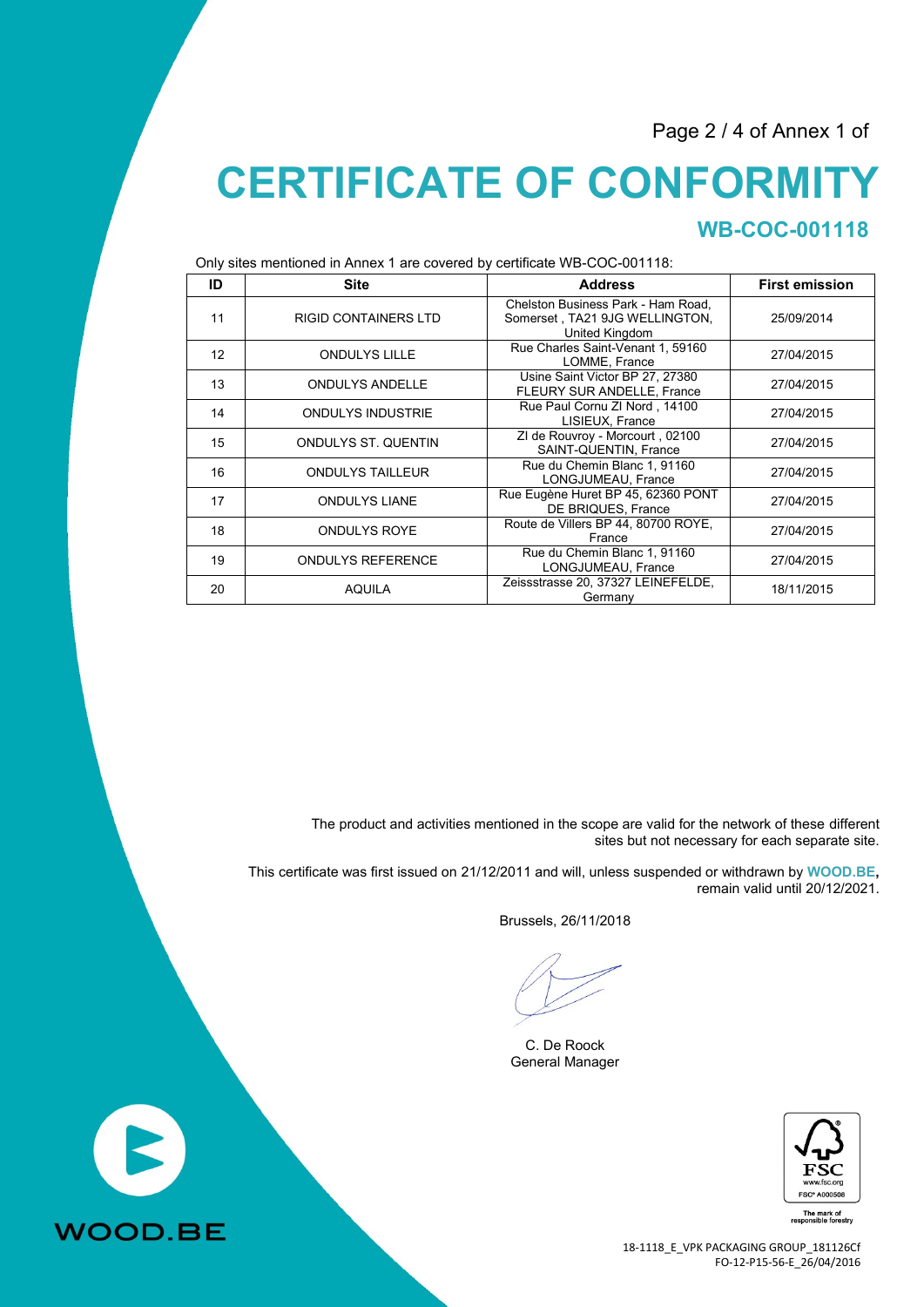Page 3 / 4 of Annex 1 of

# **CERTIFICATE OF CONFORMITY WB-COC-001118**

Only sites mentioned in Annex 1 are covered by certificate WB-COC-001118:

| ID | <b>Site</b>                     | <b>Address</b>                                        | <b>First emission</b> |  |  |
|----|---------------------------------|-------------------------------------------------------|-----------------------|--|--|
| 21 | <b>RIGID CONTAINERS IRELAND</b> | Galvone Business Park, V94 HD89<br>Galvone, Ireland   | 22/12/2017            |  |  |
| 22 | CARTONNERIES DE WALLONIE        | Rue de Hainaut 17, 6180 Courcelles,<br><b>Belgium</b> | 22/12/2017            |  |  |
| 23 | SMART PACKAGING SOLUTIONS       | Kanaal Zuid 492, 7371 Loenen,<br>Netherlands          | 22/12/2017            |  |  |
| 24 | PETERSON PACKAGING A/S          | Mirabellevej 16, 8930 Randers, Denmark                | 16/07/2018            |  |  |
| 25 | PETERSON PACKAGING AB           | Gamla Bruksgatan 70, 668 40<br>Bäckefors, Sweden      | 16/07/2018            |  |  |
| 26 | PETERSON PACKAGING AB           | Lindövägen 76, 602 28 Norrköping,<br>Sweden           | 16/07/2018            |  |  |
| 27 | PETERSON PACKAGING AS           | Olav Haraldssongate 99, 1707<br>Sarpsborg, Norway     | 16/07/2018            |  |  |
| 28 | AQUILA BRZEG SP. Z.O.O.         | U. Parkowa 28, 49-318 Skarbimierz<br>Osiedle, Poland  | 2/07/2018             |  |  |
| 29 | AQUILA RADOMSKO SP. Z.O.O.      | UI. Przedsiebiorcow 1, 97-500<br>Radomsko, Poland     | 2/07/2018             |  |  |
| 30 | VPK PACKAGING SP. Z.O.O.        | Ul Przedsiebiorcow 1, 97-500<br>Radomsko, Poland      | 2/07/2018             |  |  |

The product and activities mentioned in the scope are valid for the network of these different sites but not necessary for each separate site.

This certificate was first issued on 21/12/2011 and will, unless suspended or withdrawn by **WOOD.BE,** remain valid until 20/12/2021.

Brussels, 26/11/2018

C. De Roock General Manager



The mark of<br>esponsible forestry